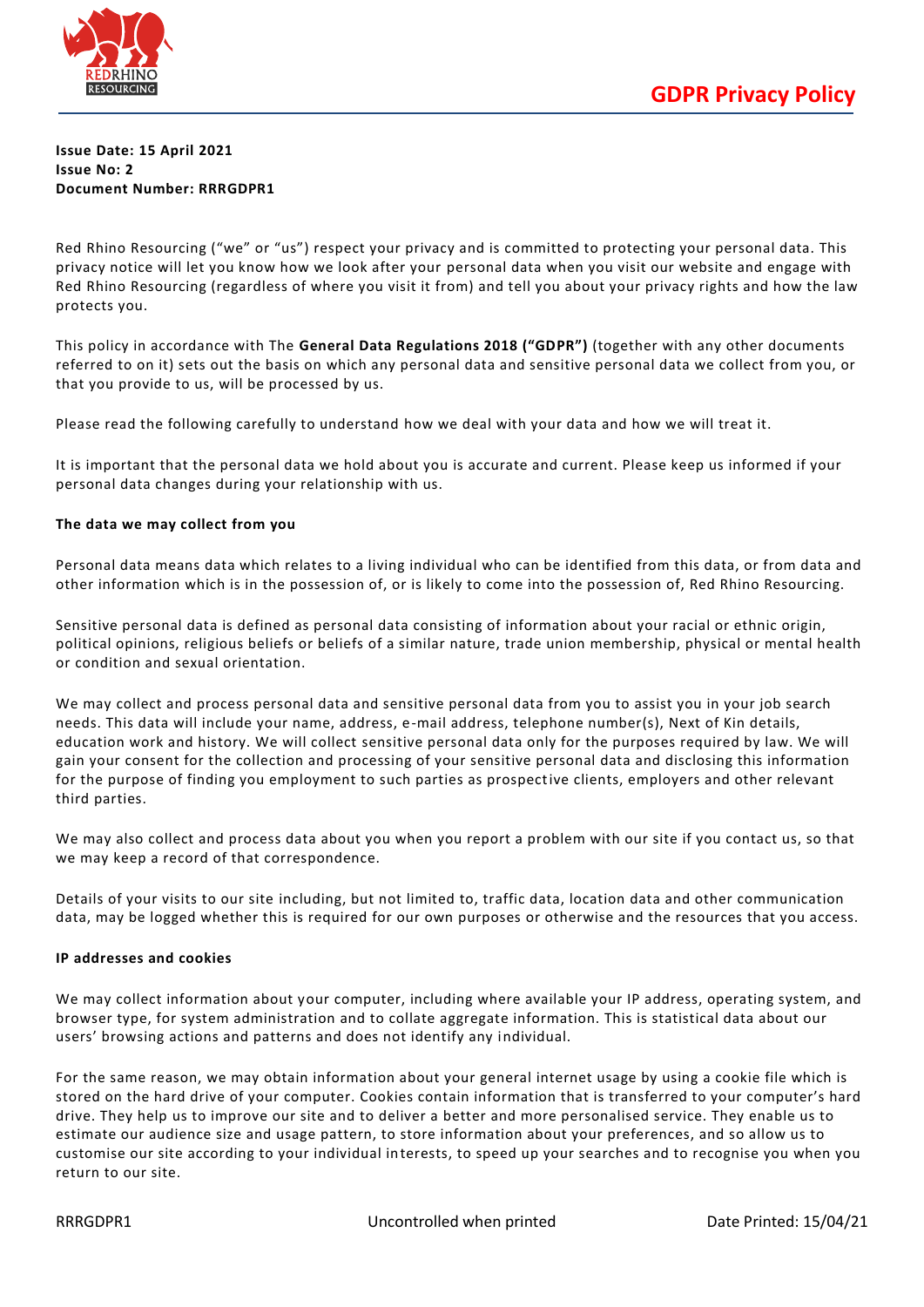

You may refuse to accept cookies by activating the setting on your browser. However, if you select this setting, you may be unable to access certain parts of our site. Unless you have adjusted your browser setting so that it will refuse cookies, our system will issue cookies when you access our site.

## **How long will we use your personal data;**

We will only retain your personal data for as long as necessary to fulfil the purposes we collected it for, including for the purposes of satisfying any legal, accounting, or reporting requirements.

To determine the appropriate retention period for personal data, we consider the amount, nature, and sensitivity of the personal data, the potential risk of harm from unauthorised use or disclosure of your personal data, the purposes for which we process your personal data and whether we can .

By law we have to keep basic information about our customers (including Contact, Identity, Financial an d Transaction Data) for six years after they cease being customers for tax purposes. We also retain proof of entitlement to work and qualification information to allow us to comply with a legal or regulatory obligation which may require us to make that information available.

In some circumstances you can ask us to delete your data: see Request Erasure below for further information.

In some circumstances we may anonymise your personal data (so that it can no longer be associated with you) for research or statistical purposes in which case we may use this information indefinitely without further notice to you.

#### **Where we store your personal data**

The data that we collect from you will be transferred to, and stored at, a destination within the European Economic Area ("EEA"). We will take all steps reasonably necessary to ensure that your data is treated securely and in accordance with this privacy policy.

All data you provide to us is stored on our secure servers. Unfortunately, the transmission of information via the internet is not completely secure. Although we will do our best to protect your data, we cannot guarantee the security of your data transmitted to our site; any transmission is at your own risk. Once we have received your information, we will use strict procedures and security features to try to prevent unauthorised access.

#### **How we use your personal data**

We will only use your personal data when the law allows us to. Most commonly, we will use your personal data in the following circumstances:

- Where we need to comply with a legal or regulatory obligation.
- To assess and progress your application for a job vacancy
- To ensure that content from our site is presented in the most effective manner for you and for your computer
- To provide you with information, products or services that you request from us or which we feel may interest you, where you have consented to be contacted for such purposes
- To allow you to participate in interactive features of our service
- To notify you about changes to our service

## **Disclosure of your information**

We may disclose your data to third parties who assist us in processing your information as well as prospective employers or clients for the purpose of recruitment.